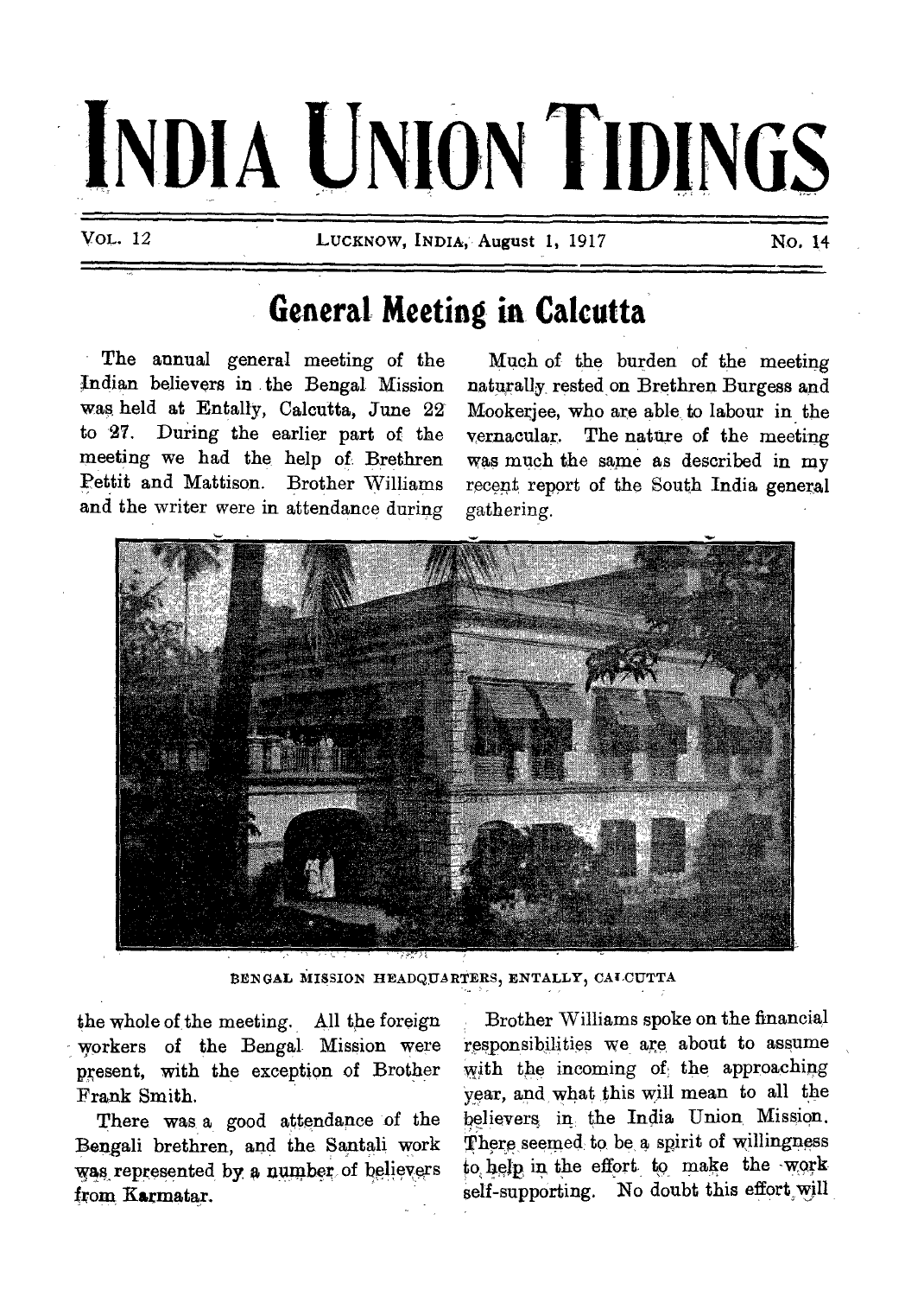-On ..Sunday evening,. June 24th, Brother L. G. Mookerjee was ordained to the gospel ministry. The service was held in the Free-school Street meeting hall, which was well filled by the. members of the English and Bengali churches. Brethren Burgess, Pettit and Comer and the writer took part in the ordination. It is encouraging to see in the ordination of Brethren Mooketjee 'and Thomas the setting aside of the first of Our Indian brethren to the work of the ministry. We trust these brethren will prove the first-fruits of many whom God. will call-to this sacred work from among the people of this land.  $\mathfrak{F}^{\mathbb{C}}$ 

At the early morning devotional service on the last day of the meeting there was A most touching: evidence of the working of the Holy Spirit on the hearts of the believers present. The meeting lasted The meeting lasted from six to nine o'clock, and was characterised by a spirit of surrender, confession and reconciliation. One young man made public confession of some wrong, and then crossed over to Where the other one concerned was seated, and agked forgiveness. This example was followed by many, and there seemed to be a great clearing of the King's highway that morning. There was no mistaking the spirit of the meeting, even to one not acquainted with the language.

It was an encouraging omen to see the students from the Bengali boys' and girls' schools taking so seriously and whole-heartedly the work of getting right with God. It augurs well for their becoming true labourers in the cause of Christ.

But this work was not confined to the young people. There were some reconciliations that will greatly affect for good some of our isolated companies of Sabbath keepers. All the workers were cheered to see this evidence of the work of divine grace on human hearts.

Acting on a decision of the Union Mission committee. with. regard to the licenses to be granted to Indian workers, the Bengal Mission committee approved of a Bible Worker's license being given to each of the following brethren :.

P. K. Roy, P. C. Arinda, S. C. Sircar, A. C. Haldar, J. Begra; B. Peterson, and M. Lisku.

There were also eight colporteurs to whom it was voted to grant certificates. We hope that the future will see a steadily increasing force of trained and faithful native workers in each division of our field.

#### **Touring East Bengal**

On the first of July, Pastor L. G. 14Ookeriee and the writer left Calcutta to make a tour of the villages in East Bengal where there are companies of believers in the Third Angel's Message. We reached Gopalganj the next afternoon, and spent a couple of days with the believers there; celebrating the ordinances with them. Brother  $A$ . C. Haldar is the leader of this company.

At Gopalganj we transferred from the river steamer to a house boat, in which We made Most of the remainder of the trip. East Bengal is inundated at this season, making boat travel the only means of transportation.

After visiting the believers at Chaurkhuli and Buruabaree we spent the following Sabbath at Surgram, where Brother P. K. Roy is labouring. In the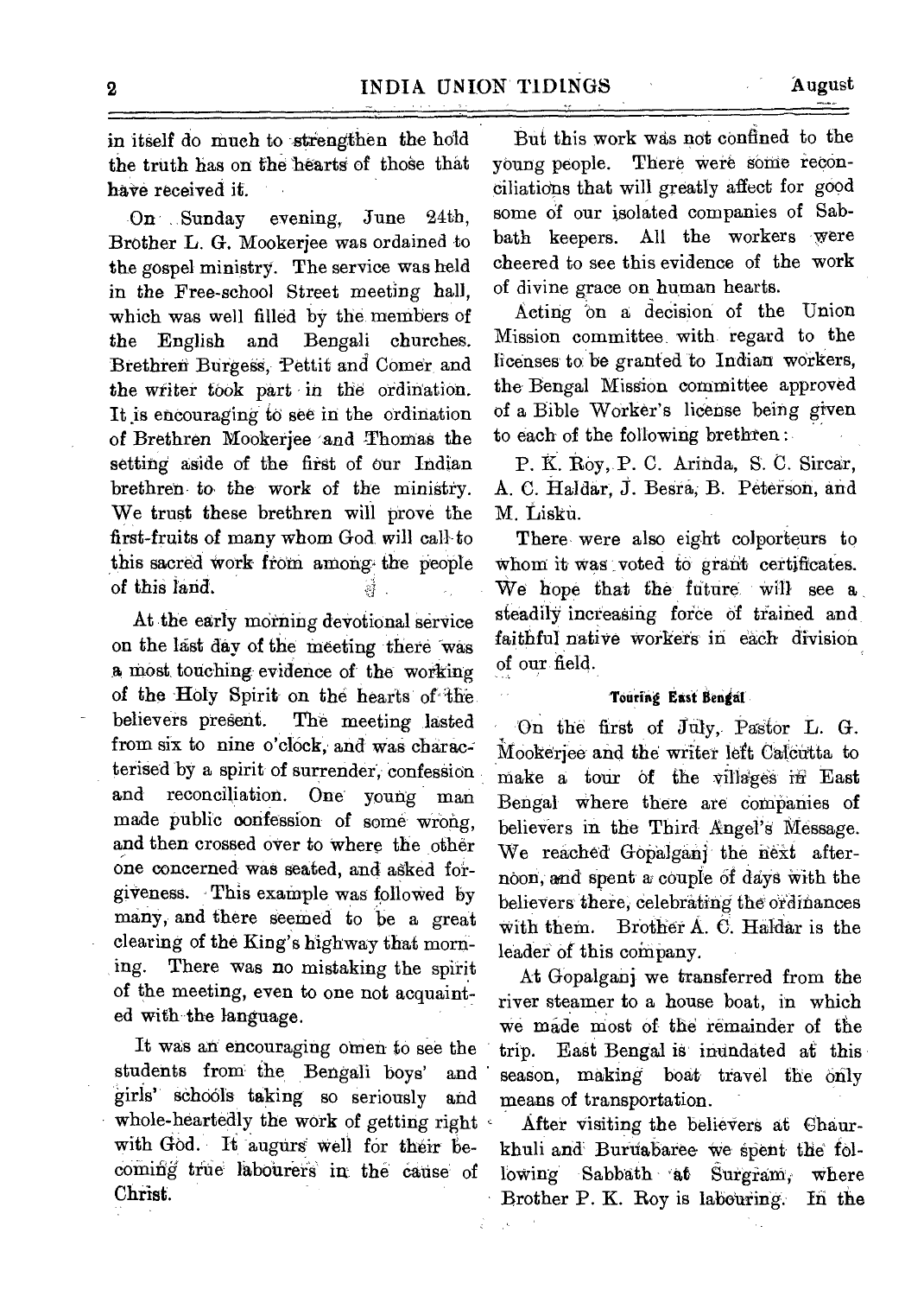morning we had a short service dedicating the humble meeting house that has been erected for the use of the Suagram company. This was followed by Sabbath school, and then by a baptismal service in which seven persons were buried and raised again from the watery grave.

In the afternoon a church of fourteen members was organised, with Brother Roy as elder. This is the first local church to be organised in East Bengal. Judging from what we saw on this trip I should say that it will not be long before three or four other companies will be ready to be organised in the same way.

After the ordination of the elder and ,deacon we partook of the Lord's Supper together. This was a joyful day to the **ittle church at Suagram, and we rejoiced**  $t$  with them at the forward steps that were taken. We spent the Sunday also at Suagram, and then continued our journey. During the second week we visited some interesting groups of new believers at Chabikhapar and Shanuhar, where Brother P. C. Arinda is working\_ By Thursday evening we reached Sharenghati where there is quite a numerous company of Sabbath-keepers who are holding on to the truth steadfastly without the help of any mission worker. With these brethren we spent the Friday and Sabbath. On Sunday we resumed our journey, and reached Dacca at midnight on the 17th.

During this trip I got quite a new view of the prospects for a speedy development of our work in the Bengal Mission. I had the idea that the Bengali people, because of their agitation against foreign rule, would be for the most part unwilling to embrace what they would regard as a "foreign" religion. But in East

Bengal the people seem to be openhearted and impressible, and many are responding to the gospel call. The very impulsiveness of the Bengali nature seems to help the people to dare to step out and openly confess what they believe to be truth.

The way the message is gaining a foothold among these people seems to indicate that the Lord will make this district a stronghold for the cause, that will become a great help in the giving of the message in the whole of the Bengal province. This impression is confirmed when one visits our Bengali Boys' and Girls' Schools at Calcutta, where the students are almost exclusively from East Bengal.

I was glad of this opportunity to become acquainted with the difficult conditions with which our workers have to contend in seeking to develop the work in this territory. To maintain a supply of pure food and water is alone quite a problem, to say nothing of the malarial conditions and other sicknesses so prevalent in marshy country in the tropics, that must be guarded against. The work in this district requires great patience, tact, carefulness, and love for the people. Brother and Sister Mookerjee should have our earnest prayers for God's help to be given them in the difficult and yet promis ing work that has fallen to their care in East Bengal. W. W. FLETCHER.

"Be brave, my soul, for cowardice is weakness ;

Be strong, for weakness is disgrace ;

The one who falters never wins a • race." *—Stamats* 

Care not for clouds, for sunlight is external ;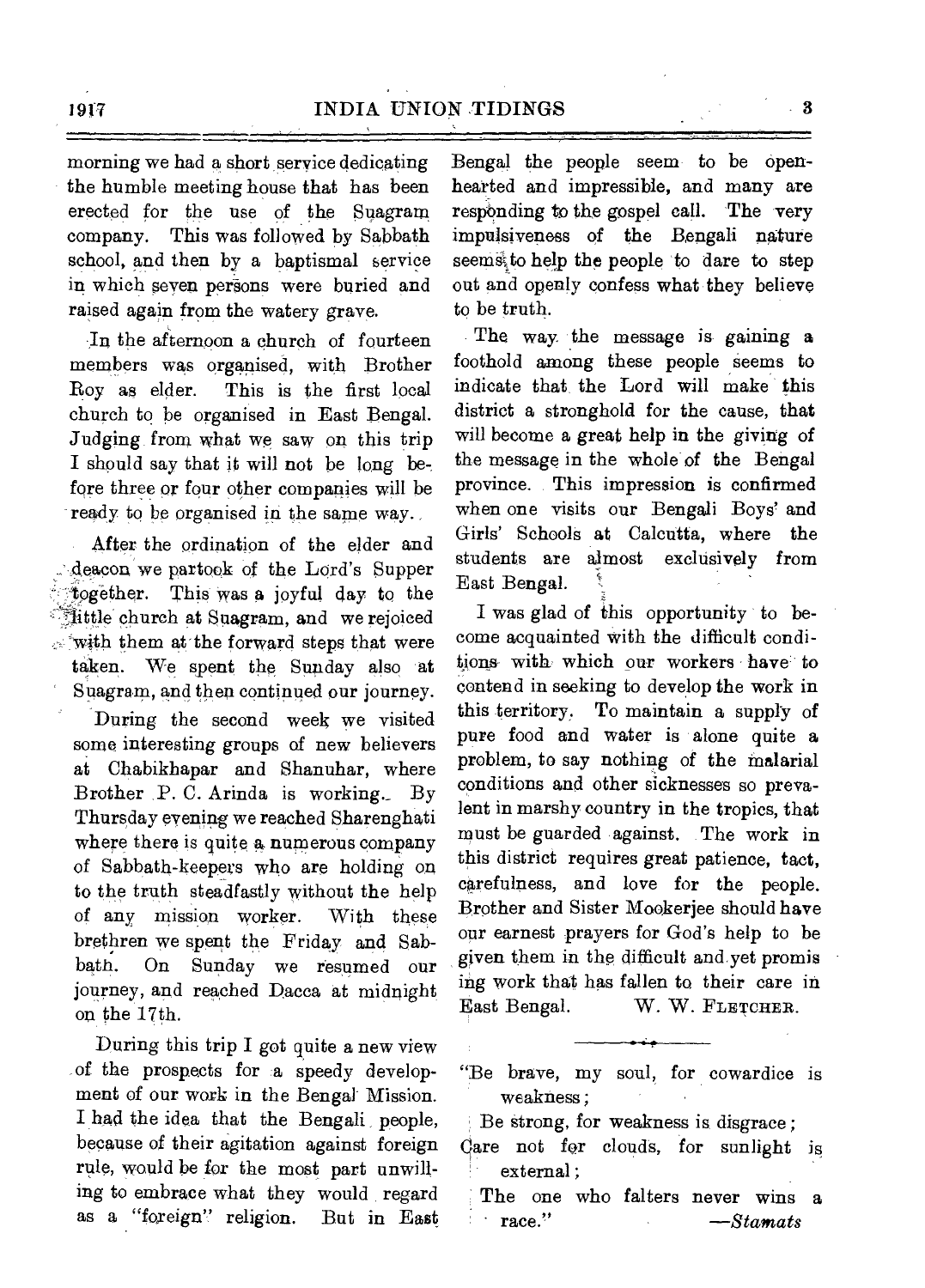# **Asiatic Division Conference Meeting**

### **Shaighti,** April **5-24; 1917**

"MERCY unto you, and peace, and love, be multiplied," was the message flashed' across the American continent and beneath the waters of the broad Pacific, from the General Conference headquarters in Washington, D. C., to the delegates assembled at the opening meeting of the Asiatic Division Conference recently held in Shanghai. As Pastor R. C. Porter; the chairman, read the words of greeting, heartfelt "Amens" were spoken in response. And the prayers and good wishes of our brethren and sisters in the homeland, as voiced in this cable message, were not in vain. Our conference session was one where peace and love abounded. From beginning to close the spiritual interests were made first, and hearts flowed together in Christian unity. The work of the conference has now been completed, and nearly all those present have scattered to the ends of the earth ; yet in spirit and in purpose they are as one for the finishing of the work they have been commissioned to do.

One hundred and eighty adults, representing every union conference and mission in the division, from India to Korea, and from Australia to North China, were 'present to join in the opening hymn,—

"0 God our help in ages past,

Our hope for years to come."

Pastor W. T. Knox led in prayer. The roll call that followed was very like a catalogue of all the lands of the Far East and of the Southern Seas. A goodly number of native believers—representatives of the first-fruits of the Church of

Asia—were present to unite with us in. our deliberations.

Pastor Porter extended a hearty welcone to all, both 'foreign and native, and referred especially to the presence of several from the General Conference and North American Division Conference. The good counsels given by Brethren A. G. Daniels; W. T. Knox, N. Z. Town, and Frederick Griggs served to strengthen the hands of the Asiatic Division leaders and their associates in the conduct of the spiritual and business interests of the conference.

The visiting brethren gave closest attention to the work of making our meeting a season of seeking God and of thus gathering courage and hope and inspiration for the task that lies before. Their strong appeals to "the Church of Asia," as they were pleased to denominate the Seventh-day Adventist body of believers in the Asiatic Division, were directed toward the end of a special fitting up from on high for effective service.

Among the new organizations formed. are, (1) the East Asian Union Conference, including Japan, Korea, and Manchuria, with Pastor J. M. Johan'son, formerly of the Australasian Union, as president; (2) the North China Union, including the greater portion of the Mandarin-speaking provinces of China, with Pastor F. A. Allum as president ; (3) the South China Union Conference, including the Cantonese, Hakka, Swatowese, Amoyese, Yunnanese, and other language areas, and French Indo-China, with Pastor B. L. Anderson as president; (4) the Philippine Union Conference; including the entire Philippine archipelago, with Pastor L. V. Finster as presi-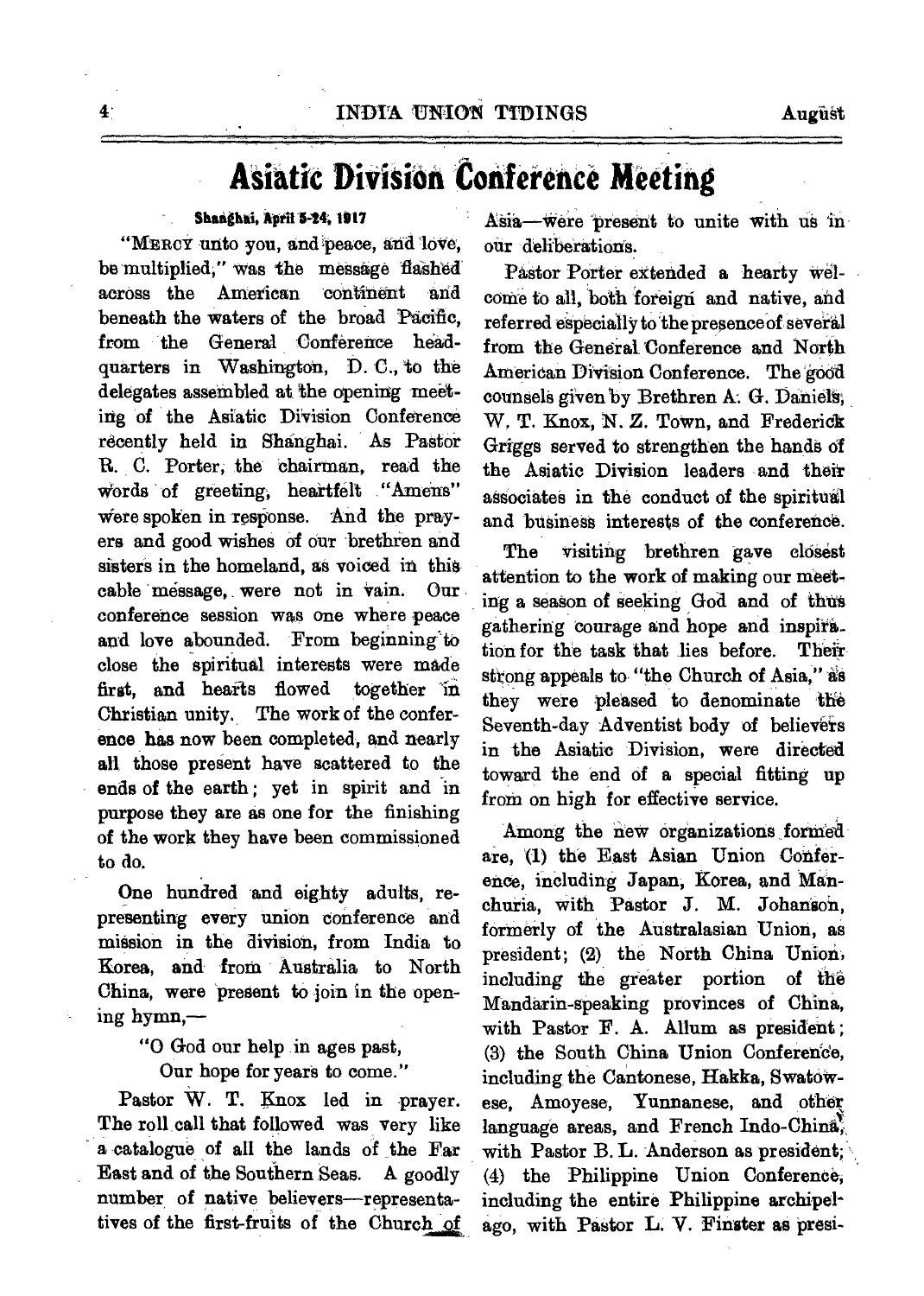dent; (5) the Malaysian Union, including Malaya, Straits Settlements, Dutch East Indies, Borneo, and the Celebes, with Pastor F. A. Detamore as president. Unfortunately some of the delegates from the India Union Mission, including the superintendent, Pastor W. W. Fletcher, were unable to attend our meeting because of war restrictions governing embarkation for foreign ports ; hence the organization of an India Union Conference cannot be chronicled at this time.

In the formation of these new Unions we were favoured with the presence and help of representatives from the Australasian Union Conference, Pastors C. H. Watson and J. M. Johanson, with Brother G. S. Fisher, in addition to the General Conference brethren, and others of administrative experience.

During the first few days of our conference session, Pastor R. C. Porter. who

The Meiktila Technical School opened for another year on the 5th of June. It was with joy that we assembled in our little chapel at nine o'clock and saw so many boys come the first morning. It is quite the custom in Burma for the boys to remain away from school as late as possible. For this reason the Government has been compelled to make a rule according to which a boy cannot be accepted into any registered school after it has been in session for two weeks, except in special cases. The attendance is very good this year, being nearly double what it was at this time last year, and more than the total enrollment for last year. Sixty new pupils have been registered

has served this part of the field so faithfully, was able to be with us at all the more important meetings. His state of health, however, was such as to make imperative a season of rest and medical treatment ; and so in the midst of the session he was advised by his physicians that further effort on his part would be at the peril of his life.

A full complement of officers and departmental secretaries and boards was chosen for the ensuing biennial term, as *follows:—* 

*President,* J. E. Fulton; *Vice-presidents,*  F.H.De Vinney and J. S. James; *Secretary,*  C. C. Crisler ; *Treasurer,* H. W. Barrows; *Departmental Secretaries: Publishing and Home Missionary,* C. E. Weaks ; *Educational and Missionary Volunteer,* S. L. Frost ; *Sabbath-school,* R. F. Cottrell ; *Asst. S. S.* Mrs. R. F. Cottrell ; *Medical,*  Dr. A. C. Selmon.

(To be Continued)

## **Meiktila School**

and others are coming nearly every day.

During the summer, Saya Ba, 'our new Head Master, printed, and with the assistance of a few of the boys, scattered leaflets telling of the advantages to be gained in a technical education. Many of the leading Burmese people are begin- , ning to realize that our school is being conducted along right lines, and want their sons and daughters to learn some useful trade as well as to be able to talk English. In addition to the regular industries that the school has been operating, tinsmithing and needle work have been added, Seventeen bright little girls from the best Burmese homes in Meiktila are learning to make their own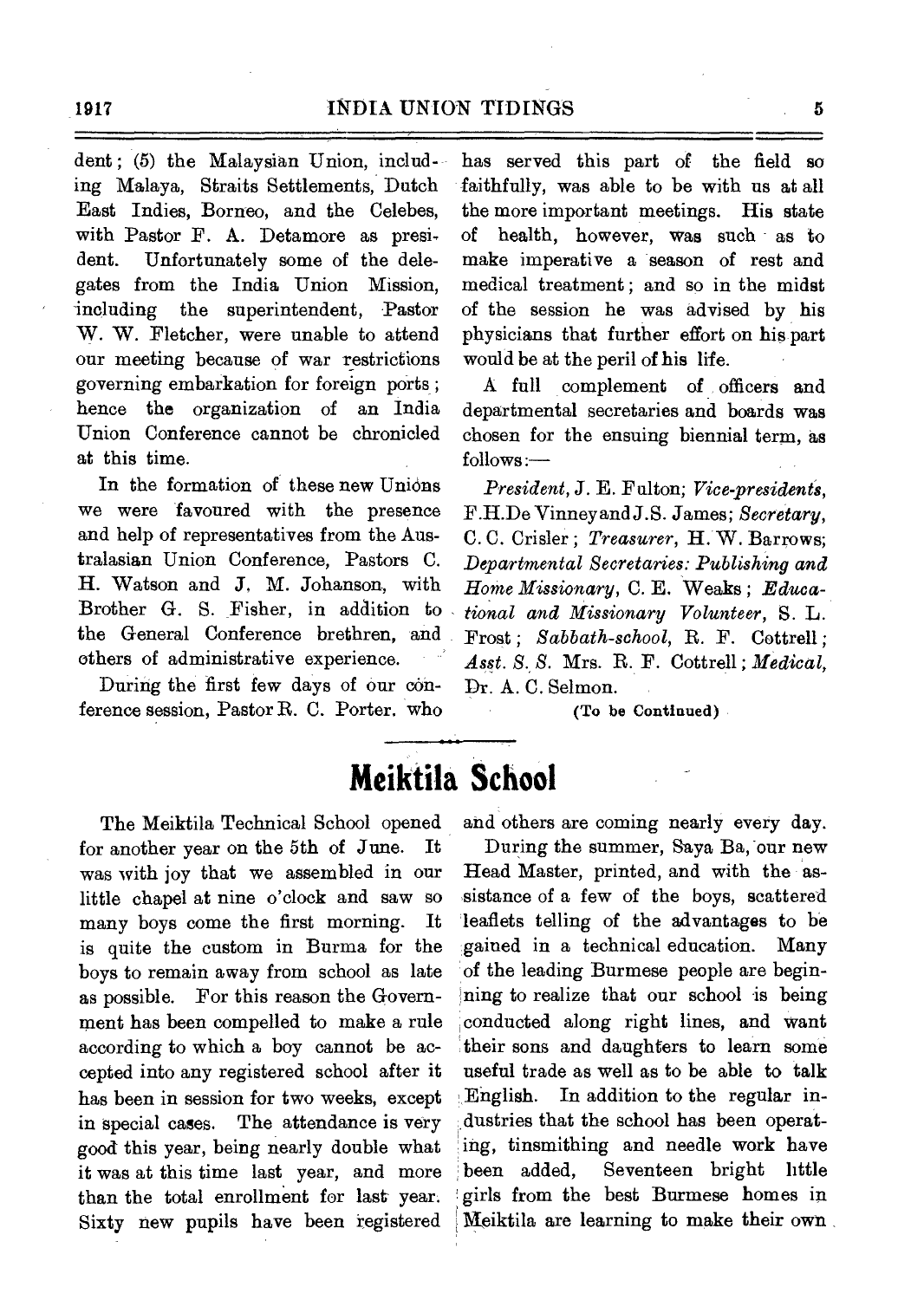clothing as well as tatting, embroidery, etc.

This is the first year that the school has had a full staff of teachers, there be, ing seven in the literary department and four in the industrial. Each industrial teacher is paid from the proceeds of his own department. We are also fortunate in having such a good class of boys, and we expect to see many of them give their hearts to Christ during this year. One of our boys, Deacon David, who has been attending the Lucknow training school for the last two years, is attending school here again and also assists in caring for the boarding department.

On June 27th, it was our privilege to have H. H. The Lieutenant Governor visit the school. Everything was looking its best, being decorated with flags, and palms and coloured paper made into artistic designs. He was much interested in seeing the boys at their technical work and expressod surprise that they did so well. The boys in the leather department presented him with a pair of bedroom slippers made by themselves. When leaving, His Honour presented the school with Rs. 50 to be applied on the school athletic fund, and asked that the boys be given a holiday in honour of his visit.

Altogether the prospects for the coming school year are very encouraging. Last year out of twelve boys in the 7th standard, one was a Christian, while this year, out of ten eight are Christians. Most of these boys will continue their studies in the Training School which we hope to open next year. We ask that you will kindly remember the work in Meiktila in your prayers, that many of the pupils and teachers may soon be fitted to answer some of the many calls that are now being made.

D. C. LUDINGTON.

## **Union Mission Committee Actions**

At a meeting of the India Union Mission Committee held at Calcutta on the 20th and 21st of June the following members in addition to the writer were present :- Brethren G. W. Pettit, A. H. Williams, L. J. Burgess, M. M. Mattison, and G. G. Lowry. The purpose of the meeting was to reconsider some of our plans for the 1918 work, in the light of deeisions reached by the Asiatic Division Conference during the recent meeting at Shanghai. On this portion of the work done by the committee we have little to report at present, but there are other actions that will be of interest to readers of the TIDINGS.

It WAS voted-that Brother G. G. Lowry

should be superintendent of the South India Mission, Brother James having been called to the work at Shanghai.

It was voted that our Harvest Ingathering collections this year be made on behalf of the hospital work at Chaharkana, with the understanding that arrangements may be made in the Bombay Presidency and Burma Missions to collect for some local enterprise. It is felt that we can more readily ask the general public to help our hospital and, dispensary work than we can appeal fox funds for purely religious work. Quite a substantial amount was collected last year for the Karmatar dispensary, and we hope that even better results will be attained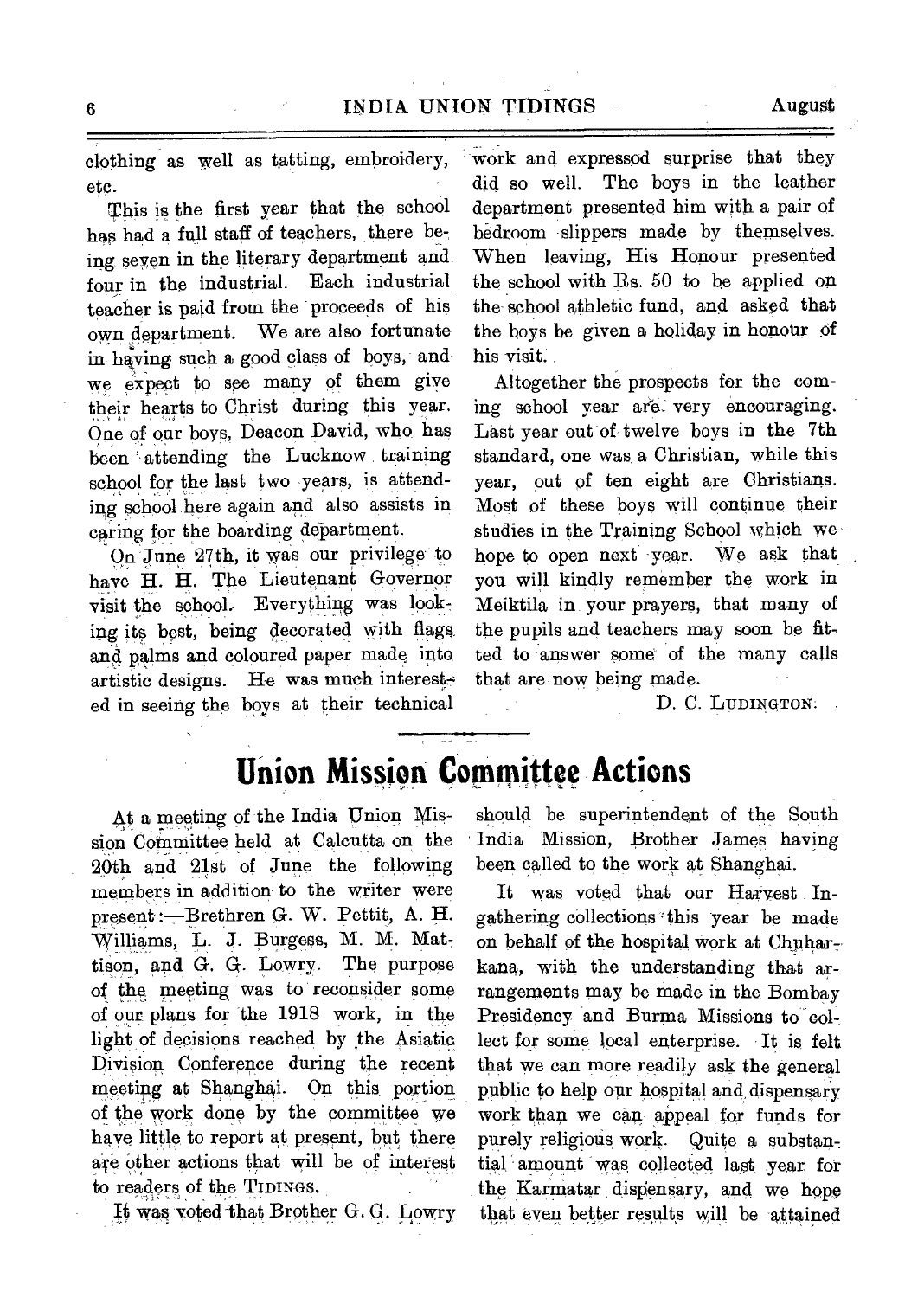this year for the work at Chuharkana.

Consideration was given to the matter of the licenses that should be granted by our local mission committees to the Indian workers under their direction. It was decided that in addition to a certificate that would be issued to colporteurs, there would be three grades of licenses for other evangelical workers, as follows :-

Probationary Bible Worker's License.

Bible Worker's License.

Evangelist's License.

Names of those who are recommended for ministerial license or credentials

After a two months' vacation our school opened June 10, 1917, It was planned to open it on June 1st, but on account of the local meeting of the South India Mission we postponed the opening for ten days.

All the students who were with us last year, except seven wbo finished up their work in school, returned again this year. They are all well, and happy to be in the school again.

We are glad to say that of the seven who finished the school last year five have entered the work. We believe, too, that they are really in earnest and that they will make successful workers for Christ.

We feel that we are especially blessed this year in having on our teaching staff Brother Thambipillia of Ceylon. He has just come from the school at Lucknow, and we bespeak for him a successful year's work as a teacher in the school.

The attendance this year is about 60, which is somewhat larger than last year.

will be considered by the Union Mission committee, as provided by the conference last January..

The growth of our publishing work at Lucknow made it necessary to authorise the purchase of a supply of Burmese type, as well as an increase in the stock of English type.

We are glad to report that although the budget for our 1918 work has' had to be cut down considerably, we still have confident hopes that India will receive substantial re-inforcements to the mission staff during that year, and that the work will see a rapid advance.

W. W. FLETCHER.

## **Coimbatore School**

Quite a number of Hindus have come in from the outside. We hope that they will be benefited in more ways than one by attending the school.

'We are studying ways and means of making the school self-supporting. So far we have not found any plan that we feel will be entirely satisfactory. To help, we are putting some of the boys, who are supported wholly by the Mission, in the office for a short time each day: This enables us to dispense with one writer, besides helping out financially. It will also be a training for the boys. The girls are doing some sewing. We find that the difficult part of this scheme will be the disposing of articles after they are made. Perhaps there are others in the field who are wrestling over the same problem, and have been more successful than we. We would be very glad to hear from any one who has some real practical suggestion to offer—"something that has been tried."

G. G. LOWRY.